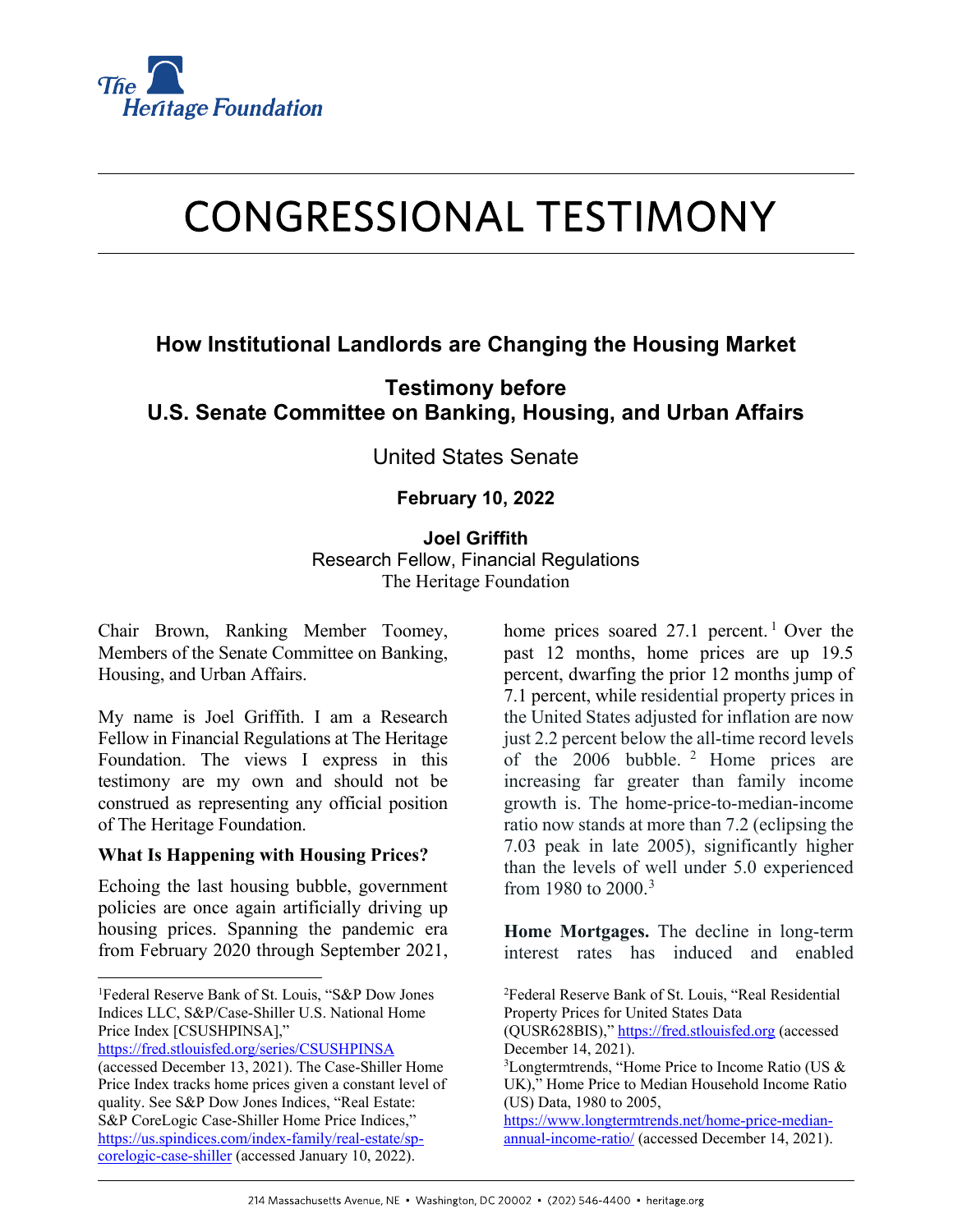borrowers to take out bigger loans, feeding the rise in prices.<sup>[4](#page-1-0)</sup> The impact of the surge in home prices is now eclipsing the cost savings of lower interest rates. The mortgage-payment-toincome ratio hit 32.7 percent in September 2021—the highest level since  $2008<sup>5</sup>$  $2008<sup>5</sup>$  $2008<sup>5</sup>$  A return to 6.6 percent 30-year fixed mortgage rates (still below the historical average) from current rates of near 3.0 percent would increase a mortgage payment for a new borrower by 50 percent even with no increase in home prices.<sup>[6](#page-1-2)</sup>

**Rental Prices.** Median apartment rental costs have jumped more than 15 percent this past year.<sup> $7$ </sup> Because leases often roll over annually, the Consumer Price Index (CPI) data from the Bureau of Labor Statistics (BLS) does not yet fully reflect this surge. Numerous cities experienced rent increases well in excess of 30 percent. For the past 20 years, rental prices have increased at a greater pace than inflation has. Nationally, rental prices increased 38 percent in just the past decade.<sup>[8](#page-1-4)</sup> Some urban areas have experienced far steeper jumps in rent. For instance, rental prices in the Seattle metro area jumped 58 percent over the past decade. [9](#page-1-1) And rents in the largely rentcontrolled San Francisco metro area soared 51

<https://fred.stlouisfed.org/series/MORTGAGE30US> (accessed December 15, 2021).

percent—both nearly triple the overall rate of inflation. $10$ 

**Why Are Housing Prices Rising Faster Than Usual?**

# **The Scapegoat: Institutional Single Family Residence (SFR) Investors**

"Institutional owners'" of rental properties are being scapegoated for the rise in home prices and rental costs. But institutional investors own fewer than 2 in 1000 (0.2 percent) of all singlefamily homes (SFR) and just 1percent of all rental homes.<sup>[11](#page-1-5)</sup> In fact, not in single state do institutional investors own more than 1 in 100 of all available housing in the state. Despite the intense media focus, institutional investors purchased only 1 in 1000 (0.1 percent) of homes sold in the United States in 2020—a smaller share than in 2006 just prior to the prior housing market peak.<sup>[12](#page-1-6)</sup>

In fact, of the 10 states with no institutional SFR ownership, 7 rank in the top 10 of recent home price appreciation—with Idaho in the lead at 24 percent.<sup>[13](#page-1-7)</sup>

2021, [https://www.apartmentlist.com/research/national-](https://www.apartmentlist.com/research/national-rent-data)

<span id="page-1-4"></span><span id="page-1-0"></span> $\frac{1}{4}$ <sup>4</sup>Interest rates for 30-year fixed mortgages fell from 3.5 percent pre-pandemic to just 2.65 percent at the beginning of 2021 and now hover near 3.0 percent. Freddie Mac, "30-Year Fixed Rate Mortgage Average in the United States [MORTGAGE30US]," retrieved from Federal Reserve Bank of St. Louis,

<span id="page-1-1"></span><sup>5</sup> Federal Reserve Bank of Atlanta, "Metro Area Home Ownership Affordability Monitor Index," September 2021, [https://www.atlantafed.org/center-for-housing](https://www.atlantafed.org/center-for-housing-and-policy/data-and-tools/home-ownership-affordability-monitor.aspx)[and-policy/data-and-tools/home-ownership-](https://www.atlantafed.org/center-for-housing-and-policy/data-and-tools/home-ownership-affordability-monitor.aspx)

[affordability-monitor.aspx](https://www.atlantafed.org/center-for-housing-and-policy/data-and-tools/home-ownership-affordability-monitor.aspx) (accessed December 13, 2021).

<span id="page-1-5"></span><span id="page-1-2"></span><sup>6</sup> Author calculations using Bankrate, "Amortization Schedule Calculator,"

<span id="page-1-7"></span><span id="page-1-6"></span><span id="page-1-3"></span>[https://www.bankrate.com/calculators/mortgages/amort](https://www.bankrate.com/calculators/mortgages/amortization-calculator.aspx) ization-calculator.aspx (accessed December 10, 2021). <sup>7</sup>Chris Salviati et al., "December Apartment List National Rent Report," Apartment List, November 29,

rent-data (accessed December 14, 2021). Federal Reserve Bank of St. Louis, "Consumer Price Index for All Urban Consumers: Rent of Primary Residence in U.S. City Average Data (CUSR0000SEHA)," <https://fred.stlouisfed.org/series/CUSR0000SEHA> (accessed December 13, 2021). 9 Federal Reserve Bank of St. Louis, "Consumer Price Index for All Urban Consumers: Rent of Primary Residence in San Francisco-Oakland-Hayward, CA (CBSA) Data (CUURA422SEHA)," <https://fred.stlouisfed.org/series/CUURA422SEHA> (accessed December 13, 2021).  $10$ Ibid. <sup>11</sup> National Rental Home Council*, Institutional Owners of Single-Family Rental Homes*. <sup>12</sup> National Rental Home Council*, Institutional Owners*  <sup>13</sup> National Rental Home Council, *Institutional Owners of Single-Family Rental Homes*.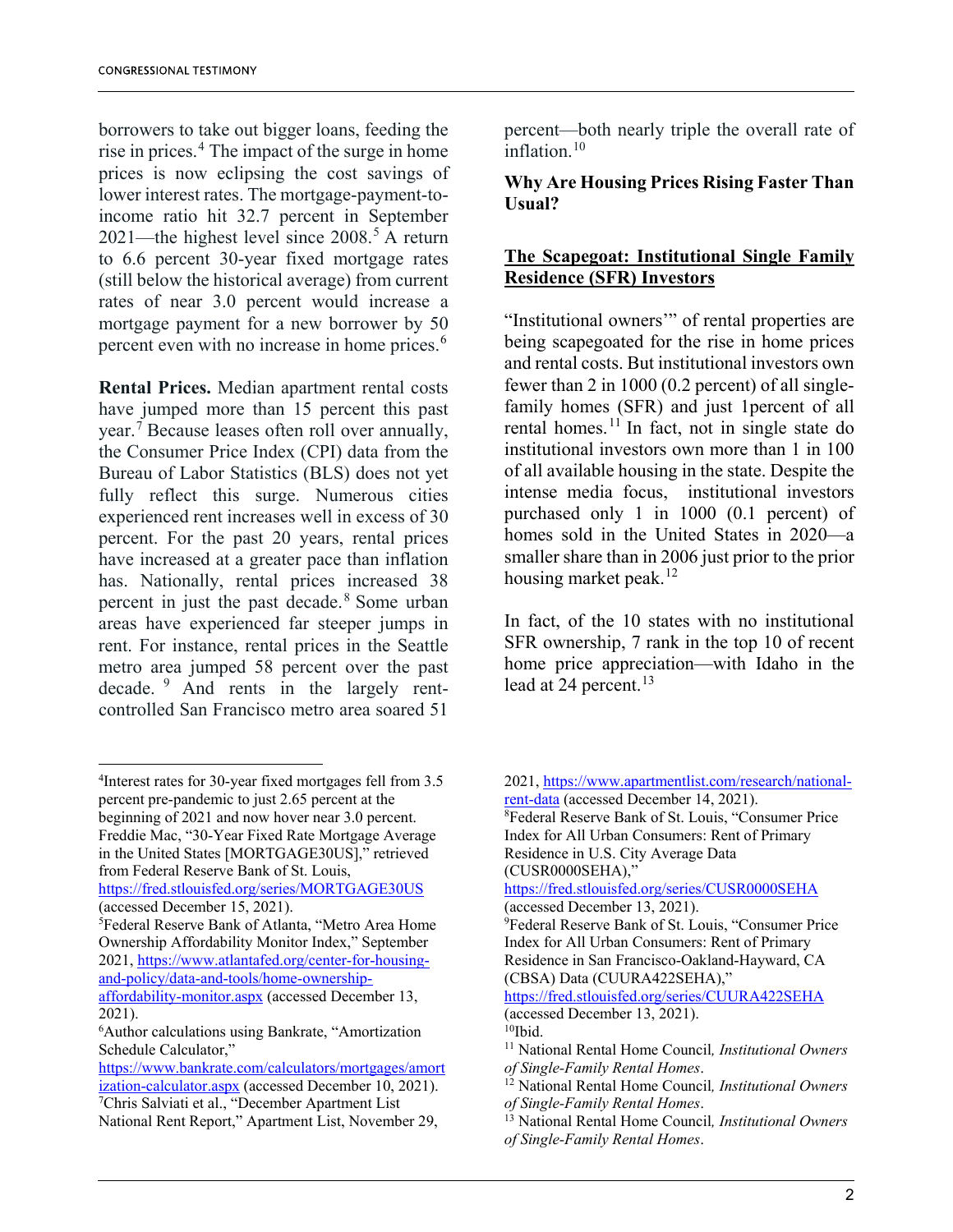The bottom line is that institutional SFR ownership is not measurably impacting local home price dynamics to the upside. In fact, the opposite may be occurring. RealtyTrac reports, "On a national basis, investors across the country paid an average 29.4% less than homeowners in Q2  $2021...$ <sup>"[14](#page-2-0)</sup>

# **The reality: Primary Drivers of Rising Prices Nationally are Government Subsidies, the Federal Reserve, and Local Regulations**

**Government-sponsored enterprises (GSEs)—namely, Fannie Mae and Freddie Mac—continue to dominate the mortgage market.** Investors who purchased Fannie Mae and Freddie Mac bonds and mortgage-backed securities (MBSs) ultimately provide funds for people to finance homes, and these bondholders and MBS investors enjoy implicit government backing. Investors in MBSs receive cash flows from interest and principal payments on the pool of mortgages comprising the MBSs. With the GSEs under continued conservatorship, it is common knowledge that taxpayers will make good on promised cash flows if either Fannie or Freddie were to ever fail again financially. The moral hazard created by government backing leads to riskier lending, because it allows investors to ignore the true

<span id="page-2-0"></span> <sup>14</sup> *RealtyTrac Investor Purchase Report, Fall 2021.* https://www.realtytrac.com/blog/realtytrac-investor-<br>purchase-report-fall-2021.

<span id="page-2-3"></span><span id="page-2-1"></span><sup>15"</sup>The unpriced implicit guarantee, which reduced interest rates for mortgage borrowers, helped cause more of the economy's capital to be invested in housing than might otherwise have been the case."

Congressional Budget Office, *Transitioning to Alternative Structures for Housing Finance: An Update*, August 2018, p. 7,

<span id="page-2-4"></span>[https://www.cbo.gov/system/files?file=2018-08/54218-](https://www.cbo.gov/system/files?file=2018-08/54218-GSEupdate.pdf%20) [GSEupdate.pdf](https://www.cbo.gov/system/files?file=2018-08/54218-GSEupdate.pdf%20) (accessed January 6, 2022).

<span id="page-2-2"></span><sup>16</sup>Board of Governors of the Federal Reserve System (US), Assets: Securities Held Outright: Mortgagefinancial risks of those underlying mortgages and securities.[15](#page-2-1)

#### **The Federal Reserve Continues to Purchase MBSs.**

Since March 2020, the Federal Reserve has driven down mortgage interest rates and fueled a rise in housing costs by purchasing \$1.2 trillion of MBSs from Fannie Mae, Freddie Mac, and Ginnie Mae. The \$2.6 trillion now owned by the Federal Reserve is 88 percent higher than the levels of March  $2020$ .<sup>[16](#page-2-2)</sup>

Proponents of such intervention often argue that it is necessary to increase the rate of home ownership. However, robust homeownership was established in the United States long before the government became heavily involved in the housing market. From 1949 to 1968 (the year that Fannie Mae was allowed to purchase non-government-insured mortgages), government-backed mortgages never accounted for more than 6 percent of the market in any given year. <sup>[17](#page-2-3)</sup> Yet the homeownership rate was 64 percent in 1968, virtually identical to what it is now.

On the local level, stringent zoning restrictions, density limitations, and aggressive environmental regulation limit the supply of housing while increasing the costs of construction. Regulations often account for more than 30 percent of the costs of rental housing construction. [18](#page-2-4) Rent control further

Backed Securities: Wednesday Level [WSHOMCB], retrieved from Federal Reserve Bank of St. Louis, [https://fred.stlouisfed.org/series/WSHOMCB,](https://fred.stlouisfed.org/series/WSHOMCB) December 14, 2021.

<sup>17</sup>Norbert J. Michel and John Ligon, "GSE Reform: The Economic Effects of Eliminating a Government Guarantee in Housing Finance," Heritage Foundation *Backgrounder* No. 2877, February 7, 2014, p. 6, [https://www.heritage.org/housing/report/gse-reform](https://www.heritage.org/housing/report/gse-reform-the-economic-effects-eliminating-government-guarantee-housing-finance)[the-economic-effects-eliminating-government](https://www.heritage.org/housing/report/gse-reform-the-economic-effects-eliminating-government-guarantee-housing-finance)[guarantee-housing-finance.](https://www.heritage.org/housing/report/gse-reform-the-economic-effects-eliminating-government-guarantee-housing-finance)

<sup>&</sup>lt;sup>18</sup>Paul Emrath and Caitlan Walter, "Regulation: Over 30 Percent of the Cost of a Multifamily Development," National Association of Home Builders and National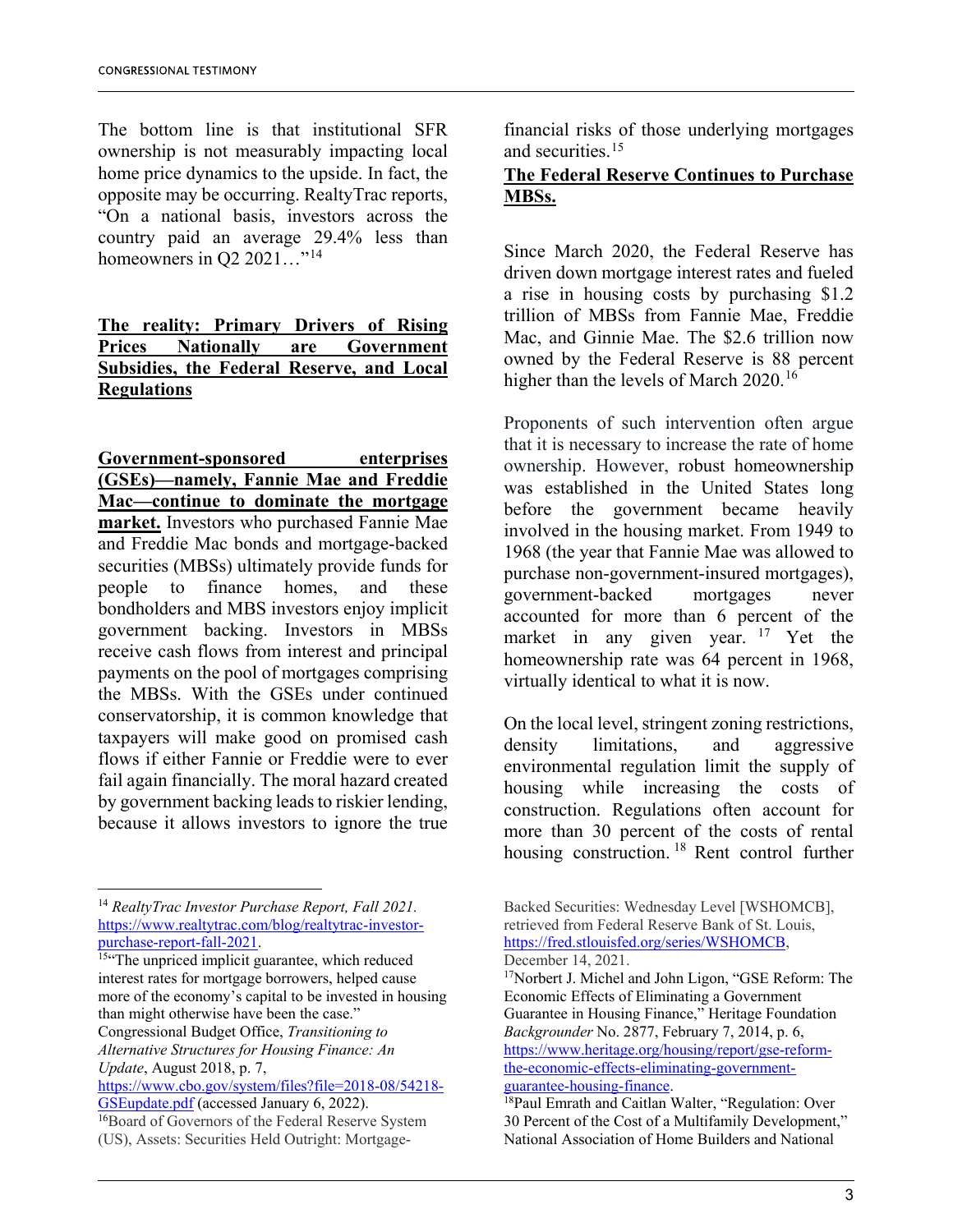compounds the problem by deterring new construction, giving landlords fewer incentives to spend on upkeep and remodeling, and reducing the future supply of housing.

Congressional inaction has expanded the government's role in the wake of the prior financial crisis. Government subsidies have increased borrowing and demand for housing without increasing supply, leading once again to higher home prices and increased taxpayer risk. Subsidies and government guarantees of MBSs will perpetuate inflated prices, deprive other sectors of needed financial resources, and place the burden of catastrophic risk on the federal taxpayer. It is difficult to argue that these policies improve the status quo for anyone other than the lenders, securitizers, and MBS investors who will gain additional federal protections. Optimally, Congress would gradually remove federal mortgage guarantees and subsidies and narrow the scope of business for the GSEs.

# **Policy Recommendations to Address Housing Prices**

Policymakers should:

#### • **Sever the special status given to the GSEs.**

This approach would communicate to the market that this implicit guarantee is terminated and allow MBS prices to more fully reflect the risk involved. Continuation of these guarantees leads to excessive risky debt. Private investors, not federal taxpayers, should bear the financial risks.

• **Raise Fannie Mae and Freddie Mac mortgage guarantee fees immediately while the GSEs remain in conservatorship.** 

This fee is paid by the lender seeking the federal guarantee, although it is effectively passed along to the borrower in the form of a higher interest rate. Raising the fees on defaults would make the rates available on nongovernment-guaranteed mortgage loans more competitive, scaling back the role of the GSEs. Some potential borrowers may choose to forgo homeownership for the time being, alleviating some of the artificially induced housing demand.

• **Eliminate the geographic price differentials for conforming loan limits for loans purchased by the GSEs.**

Limits in high-cost areas are up to 50 percent higher than the baseline. In 2022, the baseline conforming loan limit will jump a record 18 percent from \$548,250 for a single-family residence to \$647,200. In high-cost areas, the maximum will rise from \$822,375 to  $$970,800$ . <sup>[19](#page-3-0)</sup> The GSEs should also gradually reduce the baseline conforming loan limits.

# • **Narrow the GSEs' focus to financing primary home purchases.**

Approximately 90 percent of GSE volume is currently devoted to refinances, investor purchases, lower loan-to-value loans, and pricier homes purchased by higher-income earners. This support should be eliminated. In particular, subsidizing cash-out refinances  $20$ 

[https://www.bankrate.com/mortgages/cash-out](https://www.bankrate.com/mortgages/cash-out-refinancing/)[refinancing/](https://www.bankrate.com/mortgages/cash-out-refinancing/) (accessed January 6, 2022).

Multifamily Housing Council, June 2018,

[https://www.nmhc.org/contentassets/60365effa073432a](https://www.nmhc.org/contentassets/60365effa073432a8a168619e0f30895/nmhc-nahb-cost-of-regulations.pdf) [8a168619e0f30895/nmhc-nahb-cost-of-regulations.pdf](https://www.nmhc.org/contentassets/60365effa073432a8a168619e0f30895/nmhc-nahb-cost-of-regulations.pdf) (accessed December 15, 2021).

<span id="page-3-1"></span><span id="page-3-0"></span><sup>&</sup>lt;sup>19</sup>Federal Housing Finance Authority, "Fannie Mae and Freddie Mac Conforming Loan Limits for Mortgages Acquired in Calendar Year 2022 and Originated after 10/1/2011 or before 7/1/2007," November 2021, [https://www.fhfa.gov/DataTools/Downloads/Document](https://www.fhfa.gov/DataTools/Downloads/Documents/Conforming-Loan-Limits/FullCountyLoanLimitList2022_HERA-BASED_FINAL_FLAT.pdf)

[s/Conforming-Loan-](https://www.fhfa.gov/DataTools/Downloads/Documents/Conforming-Loan-Limits/FullCountyLoanLimitList2022_HERA-BASED_FINAL_FLAT.pdf)

[Limits/FullCountyLoanLimitList2022\\_HERA-](https://www.fhfa.gov/DataTools/Downloads/Documents/Conforming-Loan-Limits/FullCountyLoanLimitList2022_HERA-BASED_FINAL_FLAT.pdf)[BASED\\_FINAL\\_FLAT.pdf](https://www.fhfa.gov/DataTools/Downloads/Documents/Conforming-Loan-Limits/FullCountyLoanLimitList2022_HERA-BASED_FINAL_FLAT.pdf) (accessed December 15, 2021).

<sup>20</sup>To learn more about cash-out refinancing, see, for example, Zach Wichter, "Cash-Out Mortgage Refinancing: How It Works and When It's the Right Option," Bankrate, November 11, 2021,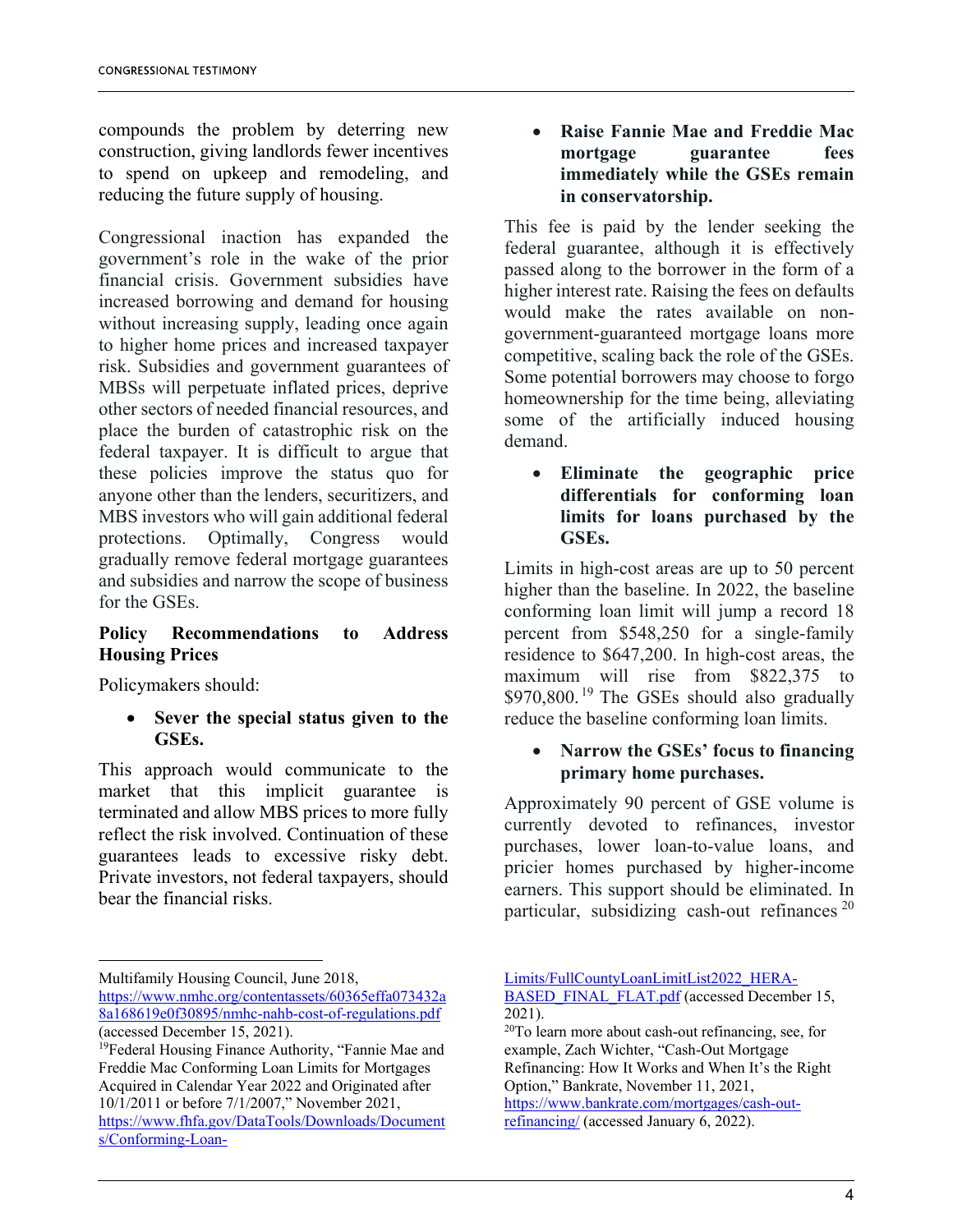impedes middle-class families from accumulating net worth.

## • **Reject eviction moratoria.**

Initially, the decrease in cash flow from an eviction moratorium affects the landlord only. However, landlords will increase rents to mitigate the heightened risk of future moratoria and to recoup revenue already lost. Prospective renters may find themselves subject to increased security deposits and tighter credit checks. Ultimately, fewer affordable housing units may be constructed.

#### • **Consider the impact of local regulations on housing affordability.**

By reforming land-use laws—in effect, increasing supply—rental prices could plateau or even decline. Likewise, repealing rent control would incentivize construction of additional housing units.

#### • **Discontinue state and local rent control.**

Rental costs reflect the supply limitations and costs imposed by stringent zoning restrictions, density limitations, and aggressive environmental regulation. Capping rent increases does nothing to make housing less costly to build. But it will have the perverse effect of shrinking future supply by deterring new construction and incentivizing landlords to spend less money on upkeep and remodeling.

With rents capped, demand likely will increase further, but with supply unable to keep up with demand, housing shortages will likely continue.

Criticism of rent control as bad economics is hardly limited to landlords or to free-market conservatives. As far back as 1965, [Gunnar](https://www.cobdencentre.org/2017/10/the-worst-of-government-poor-planning-an-economic-argument-against-rent-controls/#_edn1)  [Myrdal,](https://www.cobdencentre.org/2017/10/the-worst-of-government-poor-planning-an-economic-argument-against-rent-controls/#_edn1) one of the visionaries behind Sweden's welfare state, warned, "Rent control has in certain Western countries constituted, maybe, the worst example of poor planning by governments lacking courage and vision."

Economics professor Assar Lindbeck, Myrdal's fellow Swede, cautioned in 1972, "In many cases rent control appears to be the most efficient technique presently known to destroy a city—except for bombing."

In 1989, communists running Vietnam linked the abject condition of Hanoi's housing directly to rent control. Then-Foreign Minister Nguyen Co Thach said, "The Americans couldn't destroy Hanoi, but we have destroyed our city by very low rents. We realized it was stupid and that we must change policy."

Rent control may score cheap political points, rent control and handcuffing property managers does nothing to solve the affordable housing problem. Adding new controls will only force renters to live in more dilapidated conditions and preclude additional units from being built.

#### • **Refrain from offering conforming loan amortization options beyond the traditional 30-year repayment term.**

Fannie Mae and Freddie Mac extending the maximum amortization to 480 months from the current 360 months will encourage riskier lending and incentivize borrowers to overleverage their finances. Although the monthly payment may be lower, the borrower accrues substantially higher total interest payments. These extended amortization schedules result in upward price pressure as borrowers become more willing, and more able, to borrow more money.

• **Terminate the Federal Reserve's monthly purchases of MBSs and begin diminishing the size of its MBS portfolio.**

Artificially increasing the amount of capital available for the residential home mortgage market and distorting interest rates is exacerbating home unaffordability.